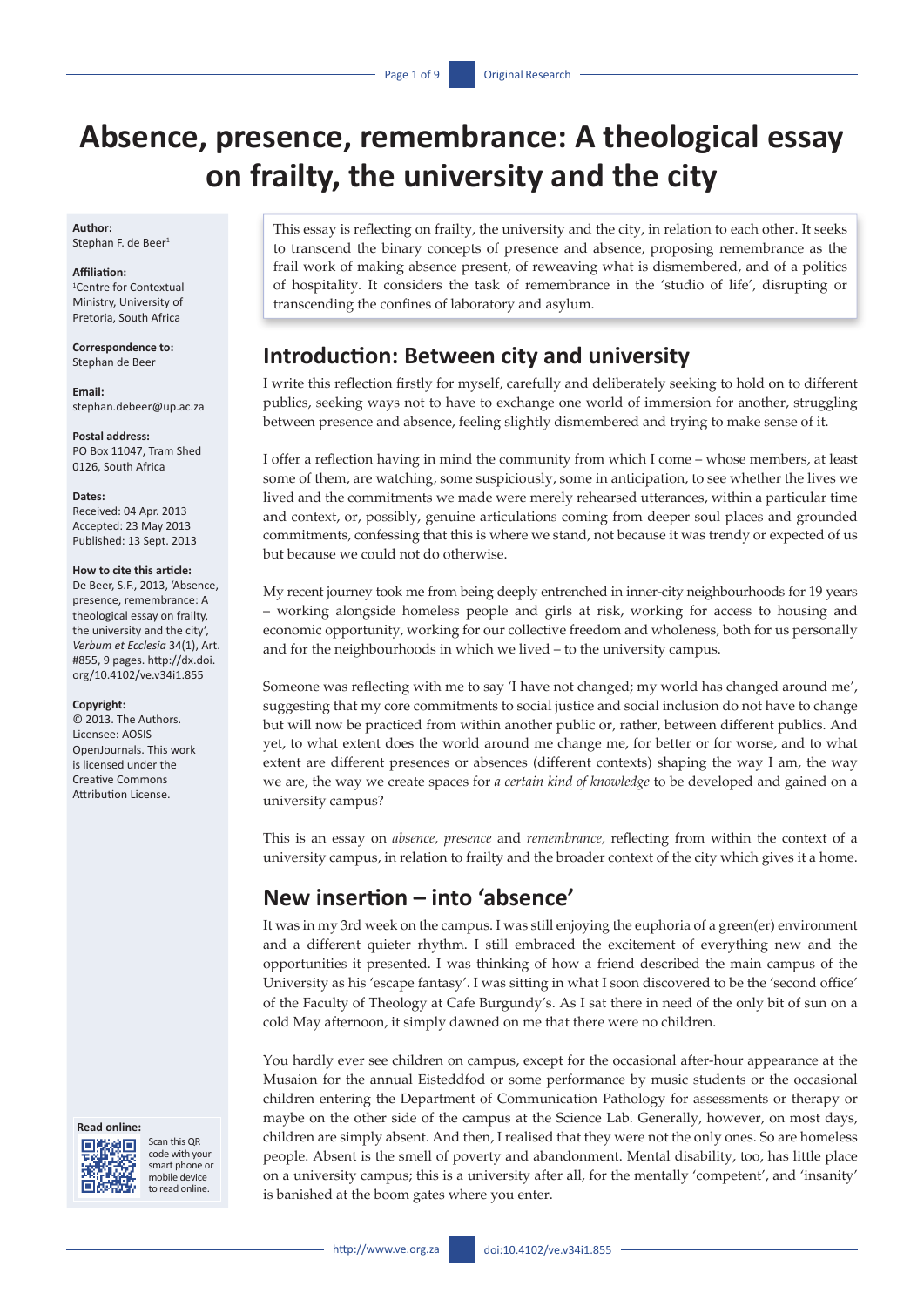One afternoon during my first 2 months, there was a visit by some institution for people with mental disabilities to what must have been a music performance at the Musaion. These rare visitors were indeed a curiosity as some passers-by openly stared at this 'spectacle' of otherwise 'neatly hidden away behind doors and walls and institutions' people, disturbing the neat landscape of the campus for a few hours one afternoon. The mirror to our own human frailty, so carefully put away, has been placed before us. There was no way to escape:

The ultimate language of madness is that of reason, but the language of reason enveloped in the prestige of the image, limited to the locus of appearance which the image defined. (Foucault 1965:95)

Suddenly it dawned on me that this reality is *multiple 'absences*'. In this laboratory of learning '[*that*] could be used as a machine to carry out experiments, to alter behaviour, to train and correct individuals' (Foucault 1979:203), the frailty we have to learn about and dissect and engage with has little place as 'the language of reason [*is*] enveloped in the prestige of image' (Foucault 1979:203). Feder (2011:60) reflects on Foucault's use of *Panopticon* as a laboratory, a 'privileged place for experiments on men [*sic*], and for analysing with complete certainty the transformations that may be obtained from them' (Foucault 1979:204).

I found this to be an insertion into *absence.* After a journey so deeply embedded in the vocation and language of *presence,* this new space was in stark contrast. It was layers of community in frail places, messiness, children, broken buildings and broken faces, people living with the anguish of mental illness, learning to be alongside without having any control and frailty not being masqueraded but stripped to the bone for all to see, the contrasts of scarcity and abundance, the ways in which bad power infiltrates shack communities and board rooms, churches and one's own organisation, relationships and intimacies – where presence were fleshed out, embodied, made frail in the presence of frailty. In the words of Foucault (1965):

Everything was organized so that the madman would recognize himself in a world of judgment that enveloped him on all sides; he must know that he is watched, judged, and condemned; from transgression to punishment, the connection must be evident, as a guilt recognized by all. (p. 266)

Carefully constructed, highly sanitised, securely and efficiently militarised space of highly independent and autonomous thinking; yet, within the narrow boundaries of carefully monitored car boots, computer screens, research plans, codes for doors, and individualised offices, the university campus is a 'small city', marked by the 'militarization of space' as described so aptly by Davis (1992b) in the chapter entitled *Fortress Los Angeles: The militarization of urban space* (see also Merrifield & Swyngedouw 1997; De Beer 2008).

I started to feel the absence painstakingly presenting itself. I needed my children around, and when I brought them, they discovered and explored. I realised quickly that I might only dare bring them at strange hours, when everybody else had gone. When I broke my rule and risked bringing them earlier one day, the youngest one decided to do justice to this moment of presence by placing herself in a very strategic position in the passage way screaming at the top of her voice for no apparent reason until people looked cautiously from their doors to see whose child has been let loose.

This is the messiness of presence. This is why we have such strict rules for laboratories, I suppose. There has to be control. This is why a colleague reacted vehemently to my use of 'urban laboratory' as a potential positive metaphor for an urban educational space. It is because she has seen the laboratory for what it is – a sanitised space of experimenting on lifeless people and rats and things – within boundaries and without disturbances.

In the presence of the laboratory, there is absence of the chaos called life (Wikipedia n.d.[a]):

A laboratory (/ləˈbɒrətəri/ or /ˈlæbərətri/; informally, lab) is a facility that provides controlled conditions in which scientific research, experiments, and measurement may be performed. The title of laboratory is also used for certain other facilities where the processes or equipment used are similar to those in scientific laboratories.

#### **When absence is presence**

And yet, there comes a point when absence *is* presence. When absence becomes so glaring, so obvious and so painful, absence is transformed into a deeper, more tangible presence than presence itself (Bell n.d.). The presence of the inner city might not be physically surrounding me on the university campus, but its absence makes it glaringly present at times.

It is then that the deepest creativity is evoked to create signs or traces – representations or signifiers – of that which is not actually present, to help transcend the dichotomy of presence and absence (Ward 1995:151). Through representation, the other or the absent is perceived (Ward 1995:152–153, in reference to Levinas). 'Otherness is both re-presented in discourse and the absence that provokes discourse' (Ward 1995:153).

Absence provokes discourse. Absence demands being made present. Derrida speaks of this notion of Levinas as 'incarnation-as-disincarnation' (Ward 1995:153). It is an incarnation through representation without actual embodiment or immediacy of that which is absent. What is presented through representation is 'the absence of immediacy' (Ward 1995:153).

Is the cloud by night in the desert, accompanying God's post-exodus people, God's incarnation-as-disincarnation, a representation of God being present without the actual embodiment of God? When Barth speaks of knowledge of God, he suggests that what we know is the absence of God, and yet Barth speaks of it in positive terms, as the *incomprehensiblitas Dei* (Ward 1995:25) – the God who cannot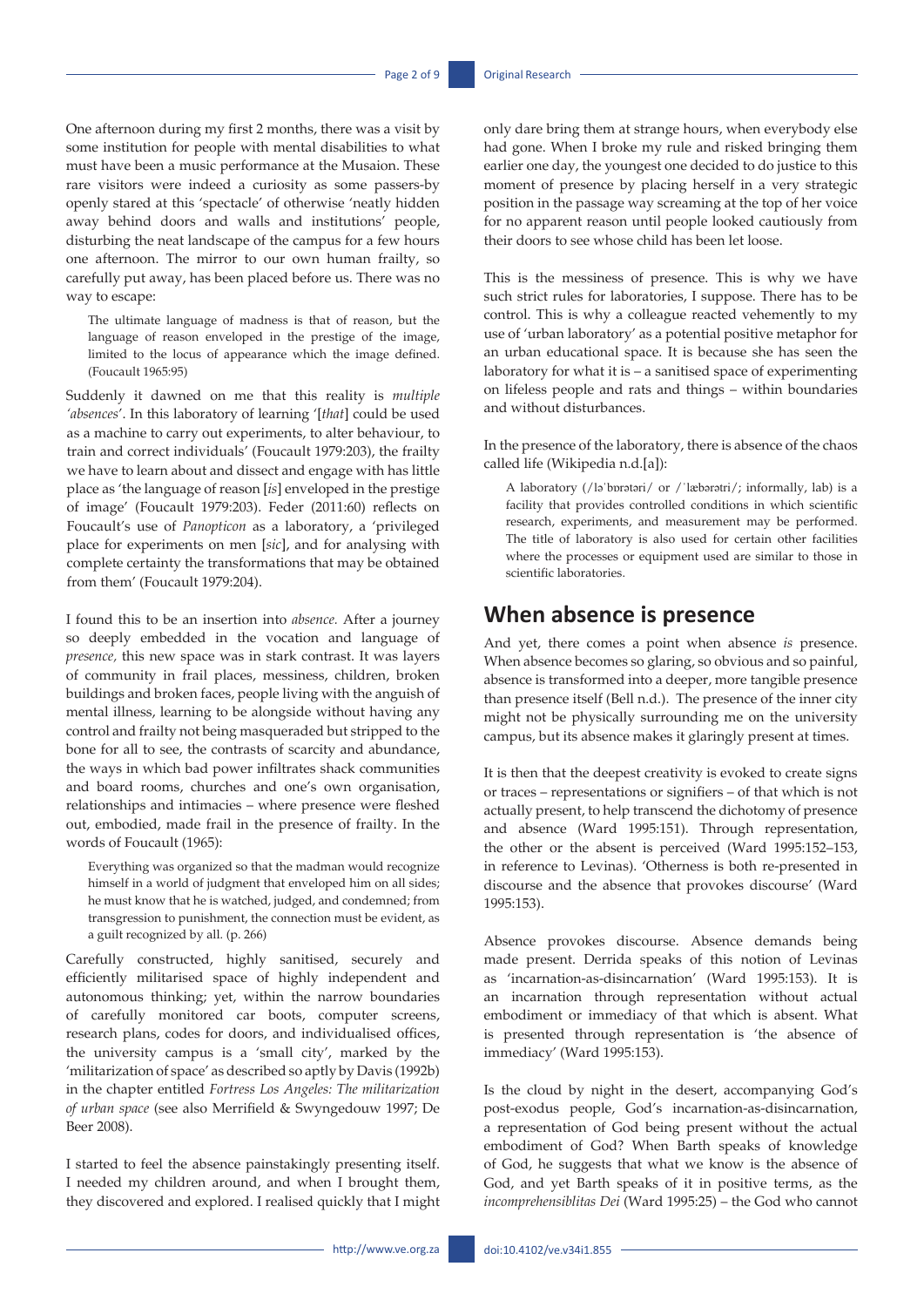be contained, manipulated or defined in human terms. This absent or hidden God is made present in the surprising encounter with the cloud by night or the sun by day, the burning bush or the breaking of bread, the stranger and particularly the unwanted and prejudiced stranger, the prisoner, the homeless person, the leper. They (and these) become the representations of God.

There is therefore never real absence in absence because the absence of immediacy is represented, sometimes by the absence itself, sometimes by the longing representing the absence, sometimes by the traces or signs thereof as in Derrida (cf. Wikipedia n.d.[b]).

And yet, will the people living in the informal settlements of Diepsloot or Kayelitsha feel their hearts strangely warmed at Derrida's suggestion – that it is in fact in their absence that they might become present? For would their representation, if at all, not always be secondary at best? Even those in the laboratory of the university campus, seeking to offer deliberate representations of that which is physically absent, can only offer feeble signs or traces, either of the One who heard our cries, who saw our pain and who decided to be in solidarity with us or of the many who are crying, who are in pain and who are systematically excluded from the conversation(s) of the laboratory.

#### **Different presences or absences**

This new insertion into absence, as I articulated it for myself, is not simply insertion into absence. It is neither absence nor presence. It is perhaps an absent presence and a present absence.

Both absence and presence are becoming a gift, to be embraced. In the longing to connect to that which is not here and in the longing to discover that which is, in the remembrance of both and in the embrace of a new insertion with new presences and absences and even in new frailties breaking through the carefully constructed laboratory, wildness and madness refusing to be tamed, frailty refusing to splinter into pieces, presences and absences creatively introduced and connected to each other, transcended and transformed, somewhere in here lies the *différance*, the sense of meaning, the gift of presence and absence.

This does not necessarily mean an apathetic surrender to what is or an idealistic remembrance of what was but a creative remembrance in the present, a pregnant remembrance, an imaginary remembrance with possibilities of new fusions. It is a remembrance of movements and moments beyond the sanitised laboratory and of movements and moments disturbing or disrupting the sanitised laboratory, inviting and evoking the asylum, sufficiently so to give glimpses that this presence is absence and that such absence could be disturbingly and invitingly present.

### **When presence is absence**

From deeply personal experience, we know that presence can also be profound absence. Bodily presence can be accompanied by psychological or emotional absence (in relationships, spaces and classrooms). When our presences are conditional, controlling and manipulative, it speaks of an absence of connection, a disembodied presence. Many urban churches represent such a 'disembodied presence'. When we are present to each other in a way that does not truly create or allow space for 'the other', the insularity of our presence accentuates the absence of 'the other'. When our presence is so overwhelming that it overshadows the weaker voices of the poor, vulnerable girls, illegal asylum-seekers or informal street traders, it is a presence that should preferably have been kept at bay as it accentuates our strangeness, it becomes a 'heavy' presence, an unwanted presence. As such Derrida is right when he challenges the binary opposition of presence and absence as if presence is always better and absence worse.

It seems that both absence and presence could evoke a sense of estrangement from God, humanity and self; and even a disembodiment from oneself. And yet, from the perspective of those who are particularly frail in our society and communities, those who are deliberately and systematically excluded, *absent* resources, solidarity and love, and the *everpresent* violations of dignity and opportunity are existential realities. Simultaneously, the imagination of the absence of violence and indignity and the tangible presence of solidarity and humanity is the hope that erupts in the midst of frailty when the wisdom of the laboratory has reached its limitations.

### **Frailty, the laboratory and confinement**

Foucault (1965:40–41), in *Madness and Civilization*, refers to the *Hôpital Général* that was created in Paris for people with mental illness problems. However, asserts Foucault (1965), the functioning of this hospital:

… had nothing to do with any medical concept. It was an instance of order, of the monarchical and bourgeois order being organized in France during this period. It was directly linked with the royal power which placed it under the authority of the civil government alone. (pp. 40–41)

For Foucault (1965:40), it is clear that the *Hôpital Général* was 'not a medical establishment'. In the 17th and 18th century all over Europe, certain categories of frailty were banished to confinement. Foucault (1965:64–65) refers to the work of philanthropist John Howard who discovered signs of this in England, Holland, Germany, France, Italy and Spain. He discovered that 'the same walls could contain those condemned by common law, young men who disturbed their families' peace or who squandered their goods, people without profession, and the insane' (Foucault 1965:40).

Hospitals and prisons both became places of confinement to maintain societal order and to remove frailty and ill discipline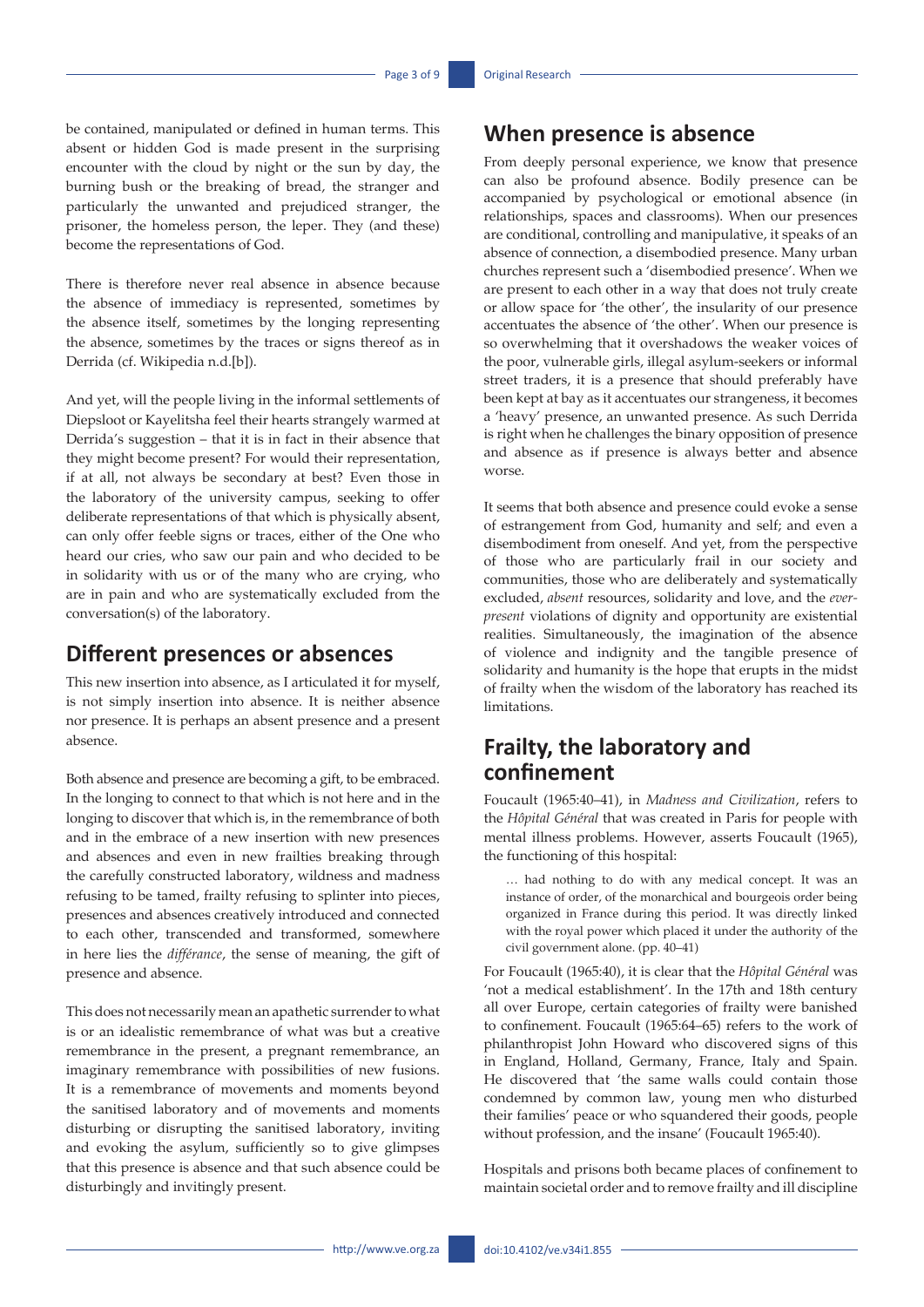from the public eye. These were all the new lepers (Foucault 1965:45), and it became the social sensibility of the time.

The demand for confinement was both moral and economic (Foucault 1965):

Between labor and idleness in the classical world ran a line of demarcation that replaced the exclusion of leprosy. The asylum was substituted for the lazar house, the geography of haunted places as in the landscape of the moral universe. The old rites of excommunication were revived, but in the world of production and commerce. It was in these places of doom and despised idleness, in this space invented by a society which had derived an ethical transcendence from the law of work, that madness would appear and soon expand until it had annexed them. (p. 57)

Confinement was also a way of escaping shame and dishonour. Foucault (1965:67) quotes Malesherbes who defended confinement as the right of families to protect their honour.

University campuses might very well represent the laboratories of sanity whilst the frail – children, homeless and mentally ill – are confined out of sight. They do not make an economic contribution, they disturb the order and they bring shame. Universities are training grounds for economic prosperity, orderly behaviour and honour and prestige.

Until we awaken rudely to the fact of our own frailty – as custodians of both laboratory and asylum – we seek to remove frailty from the public eye, but too soon, we discover it in our own bodies and souls.

### **Dis-membered bodies**

It is often at this point that we discover how *dis-membered* we are. Our own frailty becomes traces or signs of how we are absent from ourselves, from our intimate partners, from 'the other' and the 'Other' – dismembered, disconnected and 'unwhole' (see Palmer 2004).

Our world has become a collective of *dis-membered bodies*. To be dismembered is to be scattered in pieces, the result of a violent act or deep, painful cruelty. Landmines and bombs cause limbs to be dismembered. The *human community* is a dismembered body – scattered as rich and poor, literate and illiterate, mentally disabled and mentally superior, ethnically divided, women and men, children and the aged.

Gender, class, power and racial constructs have caused deep fragmentation, not only psychologically but also physically. There are those running the laboratories and the asylums, and those who are the perpetual patients – objects of scrutiny and dissection. Our scrutiny of each other further dismembers. It represents a violation of the dignity of the other. It is such violence that breeds violence (Fanon 1965a, 1965b).

The *city* is dismembered – inner-city neighbourhoods, suburbs, townships and informal settlements, often deeply segregated, the one becoming a no-go area of the other, in opposition to each other and perpetual strangers of each

other. The landless and homeless, the refugees and asylumseekers find the city as a whole to be hostile territory, a place of banishment. The city seen in this way has a very close resemblance to a battered woman, in the words of Russell (1992:152–155).

*Creation* is a dismembered woman – scarred from head to toe, exploited for selfish benefits, discarded and wasted, clinging on for mere survival. The natural resources of the earth, the destruction of rivers and forests, the inaptitude with which waste is managed, the huge impact humans have on the environment and the environment on humans, the vicious cycles of decay and death dealt each other are leaving permanent scars, a body that cries out with constant groans to be set free from its decay (Boff 1995; Rm 8:21–22).

*Different publics* are dismembered: Academia, churches, communities, business and government are all functioning in opposition and contrast to each other, most of the time, instead of fostering creative collaborations that are urgently demanded by the collective cries of the poor and the earth together. The inability of different publics to find common languages, compelling and collaborative visions and innovative ways of optimising meagre resources mediate grave injustices to all publics concerned but particularly to those most vulnerable members of the general public.

The *church* is a dismembered body *–* functioning for years in the same neighbourhood without speaking to each other, without eating at the same table whilst confessing to membership of one family. The church is failing to work in coordinated ways although we are supposedly one body, seriously dismembered and disfigured, impotent from generating life and growth in dying neighbourhoods.

Our dis-embodiment is often profoundly accentuated on *a university campus* in its dis-connection from the frailty of our city. Although less obvious than in Gugulethu or Langa, Hillbrow or Alexandra, it is the hidden frailty of the laboratory, the frailty of the custodians of the university, if less hidden and more expressed, that could become the bridge between city and university. It is in our common experience of suffering or frailty that we might best be able to discover and express our common humanity. It is in our own embodiment of frailty, even if by default, that we will find bridges to 'the other'.

# **The 'absent presence' or 'present absence' of God**

The hidden God, a Creator who abandoned his own creation, is often contemplated theologically. Yet, Dingemans (1990: 8–9) argues, there is something liberating in departing from the too obvious presence of God and in accepting the obvious absence of God. 'God is aanwezig als de verborgene, de niet manipuleerbare, de ongrijipbare, de reopened' (Dingemans 1990:9).

It is a departure from a notion that this God too can be subjected to the scrutiny of the 'laboratory', that is, the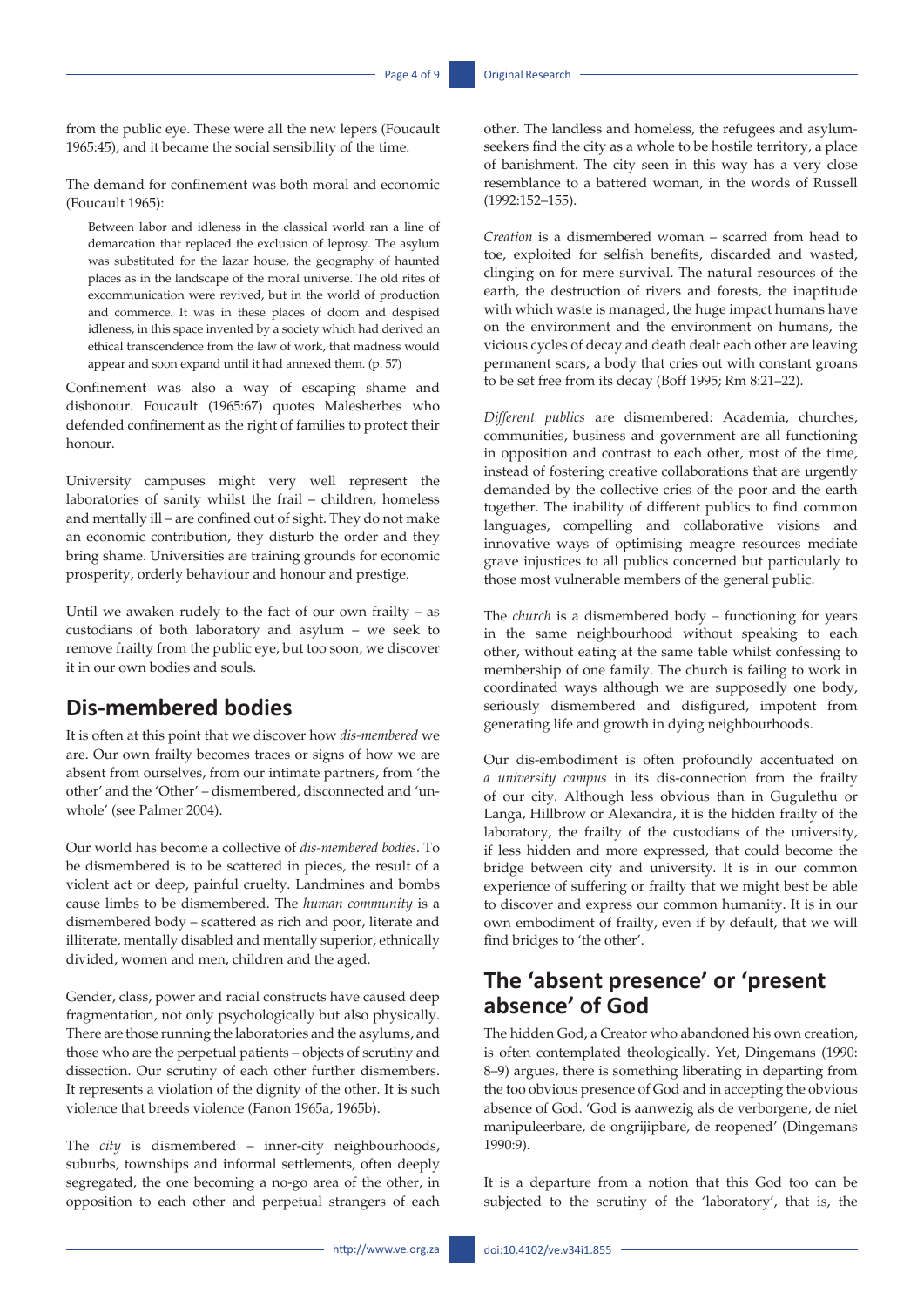possibility to detain, to contain, to manipulate, to dissect and to understand One who is essentially mysterious – invisible presence, absent presence (cf. Dingemans 1990:20).

The surprise of the hidden God in the biblical tradition is that God cannot be defined or reached, in the words of Dingemans (1990:29), and yet God 'appears' – to Moses in the burning bush and throughout the desert, to the prophets in exile – as signs of God's 'verborgen aanwezigheid' [hidden presence].

Dingemans (1990:29) suggests the development of a pneumatology in theology that will take the absence of God and the presence of God equally serious, not only discovering signs of the hidden God present in the biblical tradition but also in the movements of our time. Dingemans (1990:30) speaks of those who have discerned the hidden God in their own situations, particularly in movements of liberation such as black, feminist and liberation theologies, in the landless people's movements and in the campaigns for access to antiretroviral medication.

In the New Testament, Jesus was identified particularly with those strangers who were imprisoned, homeless and orphaned – the ones typically prohibited from sanitised spaces, in those times, and today too – the Gautrain stations, upmarket shopping malls or university campuses. Should we fail to nurture a 'practical pneumatology', discerning God's presence in the stranger, perpetuating the exclusion of the stranger or failing to discover the mysteries of God in the arts or sciences, the mediated God will remain elusive (cf. Dingemans 1990:36, 38).

It is perhaps part of the liberating gift of practical theology on a university campus to wrestle with the presence and absence of frailty in concrete ways. Theology is namely never valuefree, objective or neutral (cf. Dingemans 1990:88). Dingemans (1990:20) proposes that the consensus of mainstream practical theology is in its focus on Christian praxis, namely reflective practice, reflective actions and the study of those actions, as they are expressed in and through the church, in the healing and liberation of suffering people and in the liberation of the world.

Should the liberation of suffering people and the world be such a central category in the work of practical theology, so should be its deep connectedness to the margins. However, the 'margins' are often not 'present' at the 'centre' of our theological work, or, looking at it from so-called marginal places, the academy itself is perhaps what is marginal in its sanitised laboratory existence that often disconnects itself from the multiple 'centres' of a suffering humanity. What is perhaps required are theological movements of juxtaposition, reversal and subversion, intentionally re-locating itself into 'centres' of human suffering to overcome the marginality of the theological enterprise in order for it to help facilitate the liberation of marginal peoples and neighbourhoods.

God often appears in the frailty of the cross or the stranger, the child or the outcast. He does so not only to show us the faces of frailty and invite us to embrace it in our own bodies but also to let it be mirrors to our own frailty, unmasking the frailty within, helping us to come face to face with ourselves.

God can be restricted to neither laboratory nor asylum. God occupies the mysterious, surprising, in-between, present and absent spaces which we seek to define carefully or for which we create boundaries. In the *difference,* God is transcending the false oppositions to practice a radical hospitality, creating liberating encounters with 'the other' – strangers and lepers and homeless – as the on-going opportunities to meet the Other. Exploring these mysterious encounters is a central part of the vocation of practical theology. It is in these surprising spaces where God turns suffering realities into studios of life, for example the Potter of Jeremiah 18, remaking what is broken.

### **On remembrance**

I was sitting in the hall of Integrated Holistic Approach Urban Development Project (IHA/UDP) in Addis Ababa, an amazing grass-roots organisation journeying with slum dwellers of that great city. The banner on the wall of the conference venue simply read: 'Remember the poor' taken from the letter to the Galatians 2:10.

It struck me that it might not be such a passive remembrance that is required of us. It might not be a simple stroll down memory lane but rather an invitation to the very delicate, deliberate, daring and thoroughly painstaking work of *remembering dis-membered* bodies, *dis-membered* cities, a *dismembered* human community, a *dis-membered* creation.

The task of re-membering is a deliberate resolve to undo the work of dis-membering. Instead of blowing apart into scattered wounded pieces, the task of re-membering is to put back together again, to bind the wounds, to mend the brokenness, to make whole the scattered (cf. also Benjamin in Ward). *Différance,* in Derrida (1981:28)*,* is the systematic play or traces of difference. *Différance*, examined theologically, becomes the play between the presence and the impossibility of God (Ward 1995:232).

Ward (1995:233), in the context of the absent or hidden God, wonders whether *différance* as used by Derrida, can be used to describe what takes places in Jesus Christ as the mediating Word, the mark and the traces.

The first phase or task of deconstruction, according to Derrida  $(1981:41-42)$ , is to overturn oppositions (Wikipedia n.d.[c]):

To be effective, and simply as its mode of practice, deconstruction creates new notions or concepts, not to synthesize the terms in opposition, but to mark their difference, undecidability, and eternal interplay.

The act of remembrance is the embrace of *différance* to overcome absence and presence oppositions. It is the very deliberative act(s) of allowing and becoming sign or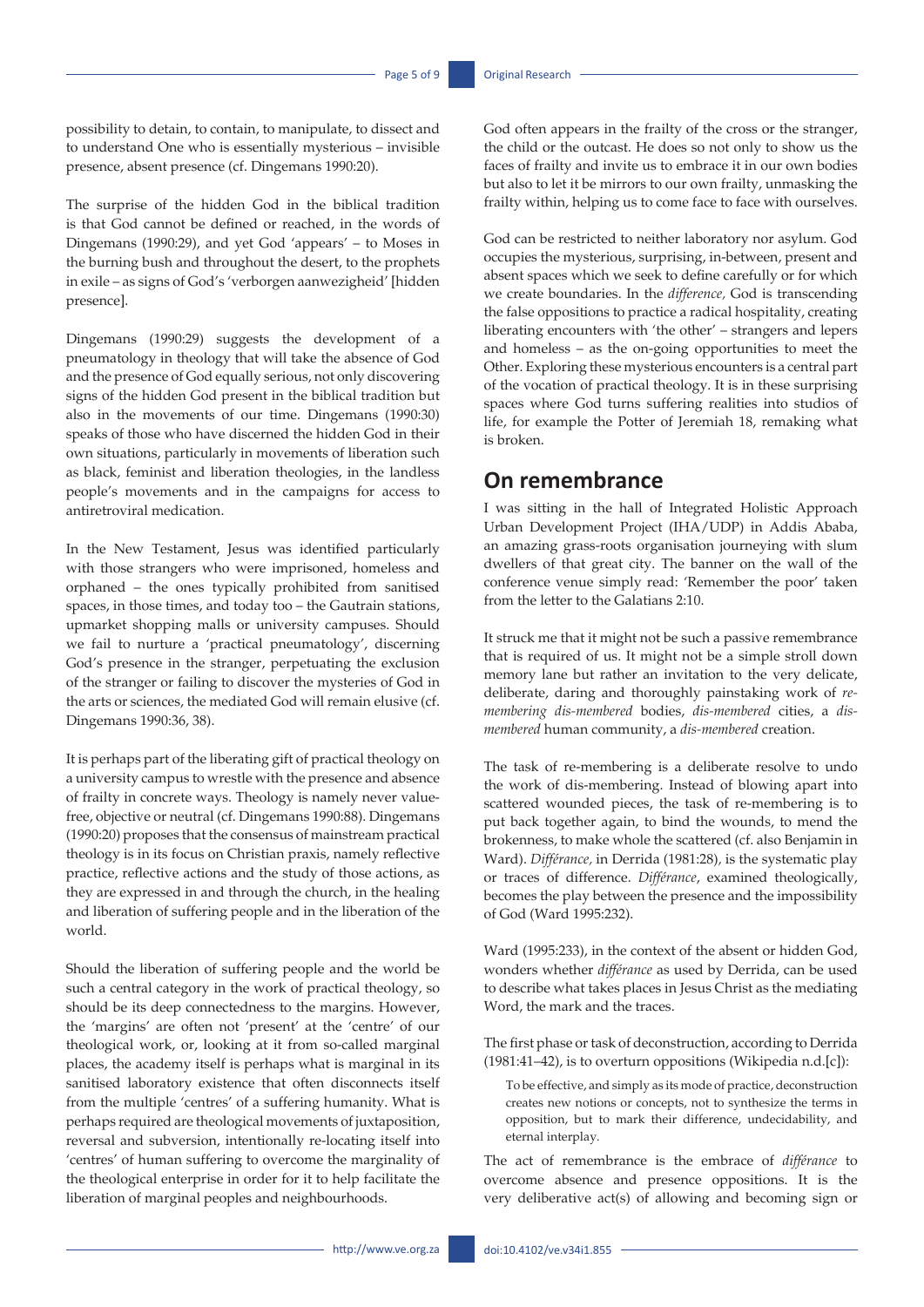representation whilst at the same time making space for frail and excluded voices to represent themselves (cf. Derrida 1981:30). Foucault (2006) accused Derrida of practicing:

… a historically well-determined little pedagogy … which teaches the student that there is nothing outside the text … A pedagogy which inversely gives to the voice of the masters that infinite sovereignty that allows it indefinitely to re-say the text. (pp. xxiv, 573)

As long as our representations are mere fake simulations without the messy, physically embodied disruptions of slums and streets into our laboratory existences, re-membering will remain a philosophical endeavour instead of the deeply liberating work expected of us.

#### *Memory* **in remembrance**

The task of remembrance could be illumined by considering the contribution of Giambattista Vico (1668–1744) on memory:

Memory thus has three different aspects: memory when it remembers things, imagination when it alters or imitates them, and invention when it gives them a new turn or puts them into proper arrangement and relationship. (Vico 1968:19)

Memory consists of itself (*memoria*), imagination (*fantasia*) and invention (*ingegno*) (Verene 1981:96–97). In Vico, these three memories are inseparable and mutually complementary (Verene 1981:101–102). Theological poets spoke of memory as the mother of Muses (Verene 1981:96–98), the art of practical wisdom.

Memory as *memoria* (Verene 1981:104) is the power to bring to the mind what is not before the mind, to find in the here the not-here and in the now the not-now. Remembering the poor in this sense would mean to bring to mind the most vulnerable of society that is not before the mind, to find in the here those who are not here and in the now those people, places and preferred future realities that are not with us now.

Verene (1981:102) suggests memory as *fantasia* as the recollective, creative imagination and the basis of philosophical thought instead of reflection and speculation. *Imagination* (*fantasia*) is the form of memory with the ability to mentally reorder what has been recalled through *memoria*, to give what has been recalled human form in a way that seems familiar, tangible and accessible (Verene 1981:104). Remembering in this sense will include re-presenting in new ways, in and through new structures, new epistemologies and new locations. It will empower a deep connection between university and city, creating new spaces between and beyond laboratory and asylum. It goes beyond rational knowledge and invites the transcendent into our spaces of reflection and consideration.

Evoking imagination in the spaces between presence and absence, theology and frailty, university and city has the potential to open up radical new possibilities for gaining knowledge and for fostering truly humane urban spaces and places (cf. also Harvey Cox's 1969 *The Feast of Fools: A Theological Essay on Festivity and Fantasy*).

Memory as *invention* (*ingegno*) is the work of translating memory as *memoria* and *fantasia* through proper relationships or arrangements, making meaning, forming sensations, allowing experiences (Verene 1981:104).

Reconstructive fantasia may give access to physical truth but is actually operating at a metaphysical level (Verene 1981:125). Memory as *invention* or *ingegno* translates metaphysical reimagination into physical – and spatial – reconstruction.

Ward (1995:90) refers to Barth, suggesting that our memory of God is one of absence. It is the 'memory of a lost relationship with God', and therefore, 'it is a memory that invokes desire' (Ward 1995:90) or beautifully phrased by Barth as 'the longing for the recovery of the lost immediacy of my life in God'. Strangely Barth has a positive embrace of the absence of God but a negative view of the imago Dei (Ward 1995:90) as it is a constant reminder 'of always and only having mediation'.

#### **In the** *studio* **of life: Re-membering beyond laboratory and asylum**

Unlike the sanitised space of the laboratory or the confined space of the asylum, the *studio* is an expressive space, often drawing from the raw ingredients of the earth and the conflicting experiences of life to discover, imagine, design and create within and in response to the realities of life, namely a piece of art. The *studio* of the potter is messy but creative, the *studio* of the jazz musician is a practice of improvisation and the *studio* of the dancer is a vibrant and passionate expression of the deepest emotions captured in the soul (Wikipedia n.d.[d]):

A studio is more or less artful to the degree that the artist who occupies it is committed to the continuing education in his or her formal discipline. Academic curricula categorize studio classes in order to prepare students for the rigors of building sets of skills which require a continuity of practice in order to achieve growth and mastery of their artistic expression. A versatile and creative mind will embrace the opportunity of such practice to innovate and experiment, which develops uniquely individual qualities of each artist's expression. Thus the method raises and maintains an art studio space above the level of a mere production facility or workshop.

The word *studio* '… is derived from the Italian: studio, from Latin: studium, from studere, meaning to study or zeal' (Wikipedia n.d.[d]).

The dancer and the painter would be stifled by the laboratory. It is rather often the asylum, the exclusion, the estrangement of the artist that makes the *studio* a space of such deep connectedness with the universal reality of human frailty. Allowing the asylum to be tempered with a discipline and rigour not dissimilar to that of the laboratory but different in its invitation of chaos and its rootedness in life, the *studio*  becomes a liberating space, a space of critical reflection and imaginative action, mediating *différance*, transcending the binary opposition of laboratory and asylum and becoming the liberating space of mutuality.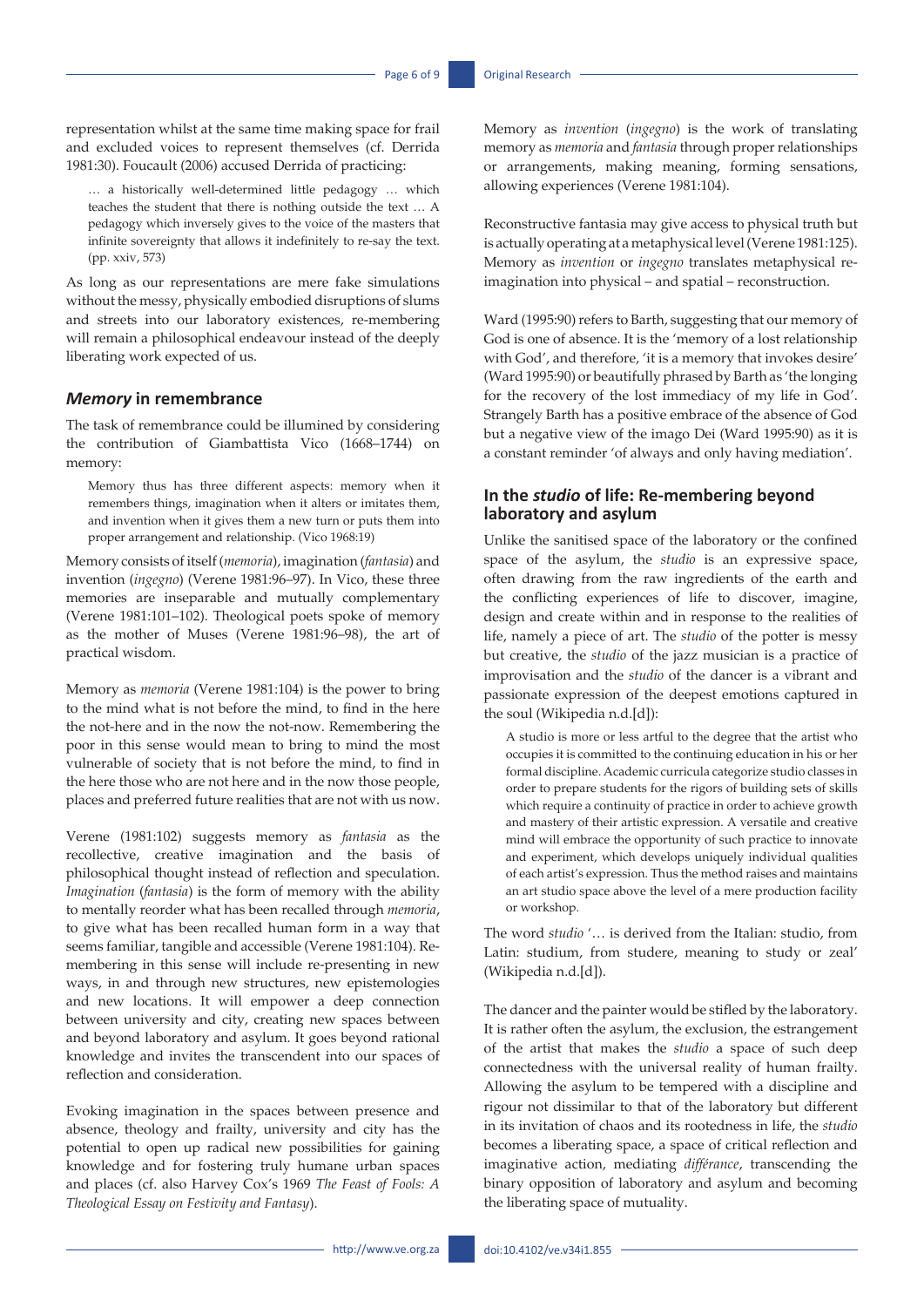Art Erickson, after working in the trenches of inner-city Minneapolis for 40 years, finally retired as the founding director of Urban Ventures, a grass-roots community foundation committed to urban regeneration and social inclusion. Instead of withdrawing from public life, he created STUDIOne-Eighty, training urban transformational leaders in the *studio of urban life,* drawing from the realities of inner-city challenge and change, reflecting deeply and imaginatively on possible preferred realities and developing innovative responses for urban change (see Urban Ventures 2013). Neither laboratory nor asylum, the *studio* provides an innovative space for transformational education, inviting urban frailty and own frailty to creatively connecting and imaginatively transcend current constraints and slaveries to foster new and transformative practices.

#### **Re-membering: Making absence present**

The first task of re-membering is for absence to be(come) intrusive, in our minds, in our consciences and conversations, in our re-membering. It is the task of *memoria* (Verene 1981:104). The important task of re-membering will include mediating presence through traces and signs of the presence which are not immediate but also through physical presence. One can hide behind the Derridean notion of absence and presence, but the stranger without a voice would rather be present in person than be interpreted by a foreign and handsoff scholar.

*Abahlali baseMjondolo* (Abahlali baseMjondolo n.d.) has located itself on Kennedy Road in Durban, organising landless people to claim their rights. Their visible presence became a powerful tool in defying and subverting the efforts to displace the poor into obscurity. Their unsettling presence helps to call into memory those who are not immediately present and also those who are deliberately made to be absent. When they speak of the 'university of Abahlali', it refers to their very visible, physical and disturbing presence that seeks to re-educate academics, activists and non-profit leaders, insisting that those of us who seek to mediate transformation need to be transformed first by the very real experiences of those living with the violence of poverty, being victims and agents at the same time.

Through the stranger we may have something of the unsettling Spirit brought into our domesticated lives (Palmer 1997:57). We are much more comfortable with the settled nature of things, and therefore we embrace the practice of domestication much more readily than the practice of liberation. We are used to domesticated Black people, domesticated women, domesticated students, domesticated children, domesticated laity, domesticated workers, all being subjugated to those with greater power and resources. We make them to be like us. A practice of liberation will facilitate liberated agents of change, with a deep sense of consciousness, ready to question and disturb. Universities can easily fall into the trap of becoming schools of domestication, instead of inviting very deliberately a multiplicity of voices that will help foster a new praxis of liberation.

Palmer (1997:57–58) draws from the story of Abraham and Sara and the story of Jesus and the Emmaus travellers, saying that 'both stories tell us that our everyday perceptions and assumptions must be shaken by the intrusion of strangeness if we are to hear God's word'.

Palmer (1997:64) suggests that, in Jesus' ministry, the stranger has a particular identity:

… he or she is one of those who suffer most, who is among the lowliest and most outcast of society. In this view the stranger is not simply an individual, but who represents an entire class of people who are pressed to the bottom layer of our world.

All of these are objects of fear, a fear which runs so deep we have invented entire institutions to keep such folk 'out of sight, out of mind'. In fact, all of these people are strangers. It is their strangeness which puts us off; we are estranged from all of them. (pp. 64–65)

Palmer (1997:65) suggests that the stranger is not only those who need us, but we need the stranger if we want to know God.

The symbol and sacrament of Holy Communion is making the absence of God present through earthly tokens of bread and wine. The mystery of the hidden God becomes present, and humanity connects and reconnects to God, self, others and creation through the simplicity of sharing a meal. Ward (1995:231) speaks of it as 'a ritual of absence and departure and a ritual of presence and incorporation'.

We probably need to create many different ways of illuminating absence, of letting it speak, of embracing its power to transform. We need to create spaces, curricula, rituals and conversations that will practice *memoria*.

#### **Re-membering: The fragile work of reweaving**

The second aspect of memory in Vico (Verene 1981:104) refers to imagination (*fantasia*). Re-membering goes beyond memory as *memoria* but becomes active in imagining the painful, fragile but creative process of reweaving, of bringing together all the scattered pieces, of making whole what is broken apart.

It requires intra- and interdisciplinary collaborations with various publics and civil society, with strangers in different cloaks and colours, with artists and musicians and poets to imagine the unimaginable, to see visions and dream dreams of rewoven fabrics where now there are only fractures.

Foucault (1965:289) refers to the work of artists saying, 'where there is a work of art, there is no madness'. In their moments of greatest agony, creativity expresses itself in the works of Van Gogh, Nietzsche and others (Foucault 1965):

... by the madness which interrupts it, a work of art opens a void, a moment of silence, a question without answer, provokes a breach without reconciliation where the world is forced to question itself. (p. 288)

It is precisely the madness which we want to control or contain that is allowed to cut into the absences, making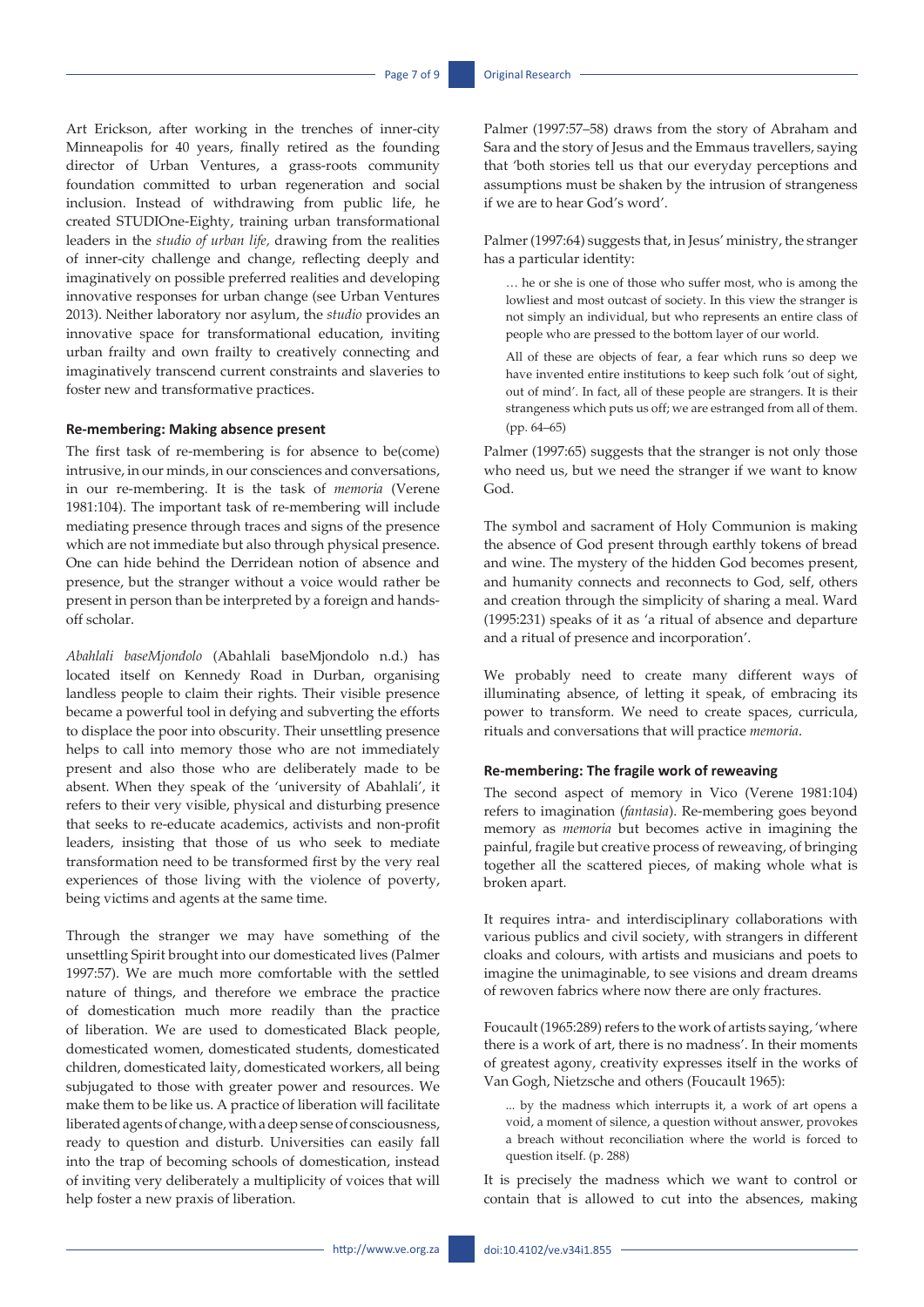present a void, a silent cry, a memory, a mirror. It is becoming a representation not just of the frailty of the other but of our own. It is helping us re-member our frailty to the frailty of others, enabling us to start the careful and fragile work of reweaving. Where that happens, what is perceived as madness becomes the sanity of new imagination.

The meal of remembrance in the Christian faith is also such a task of turning madness into sanity. It is about doing the fragile work of reweaving – sinners and sinned against, victims and perpetrators, wounded and whole, enslaved and free. It is the madness of the cross interrupting our daily lives to open a void, a moment of silence, a mirror – inviting us to collaborate in this fragile work of reweaving. It is stirring us to fresh imaginations of radically altered realities.

How do we allow interruptions of the cross, madness, homelessness, children's laughter, clown and satirist to break into the laboratory and sanity of a university campus in ways that will provoke 'a breach ... where the world is forced to question itself' (Foucault 1965:288)? How do we allow such interruptions to become representations and remembrances that will transform our presence and absence into a commitment to reweave dis-membered bodies?

*Could it perhaps also be that the university campus needs to be dislocated with intentionality in order to be re-located in ways and in places that will facilitate the transformation of university and city – alike? Could the dis-location and subsequent re-location be the process of possible re-imagined realities and rewoven, re-worked, preferred possibilities?* 

#### **Re-membering: The politics of radical hospitality**

The third element of memory in Vico (Verene 1981:104) is that of *ingegno* or invention. The laboratory, at its best, is not just a sterile environment for dissecting the dead but is also supposed to be a space of invention. I suggest spaces of radical hospitality as the kind of spaces potent for such invention. Can practical theology and other disciplines practice a politics of radical hospitality which will allow asylum and laboratory to meet in newly invented spaces, through new curricula, learning exchanges and teaching methodologies?

Can the frailty and expertise of 'insider' and 'outsider', of 'teacher' and 'student', of 'therapist' and 'patient', of 'researcher' and 'researched' be mediated through remembrance where both laboratory and confinement would be transcended, inventing and practising radical hospitality. Could these binaries be mediated through finding and making new spaces of *différance* where our shared brokenness is offered in ways that could mediate mutual learning and liberation, collective re-membering and re-weaving?

In spaces of radical hospitality, where the suffering of the city and the marginality of the university are allowed to meet creatively, presence and absence can be transcended, an alternative imagination can be nurtured and artistic interruptions and inventions that will alter and transform both city and university alike can be invited.

Recently I had the privilege of facilitating a workshop on community development with 300 people from the informal urban settlement of Diepsloot. I had a profound sense that doing theology and academy together in such a space would alter the way we are, think and do, alone and together, in immeasurable ways, for current and future generations. Where the experts of the informal settlements – those longtime residents – meet with the academic 'experts', spaces of radical hospitality can occur that will enable imaginary (re-) inventions of the way we think, know, live and act. Spaces of radical hospitality will allow us to share our mutual frailty and not-knowing – and as we allow ourselves to be known, new freedoms will occur, and new ways of knowing will emerge.

Practical theology and the academy, in learning to practice a politics of radical hospitality, will run the risk of participating in new liberations and revolutions, not seen before. The question is, however: Is it willing to take such a risk? Practising a theology or a politics of radical hospitality will allow strangers to become teachers, frailty to invade our sterility and insanity to disturb our sanitised spaces. Where such hospitality occurs, new inventions of life, new solidarities, new ways of being human, new ways of being urban, new ways of practising justice and equity will break into what was known before.

Just as violence breeds violence in Fanon, such hospitality in multiple small spaces will breed hospitality in the greater *polis*, and the freedoms experienced and tasted at the newly created tables will breed new freedoms in society at large.

### **Conclusion**

This article is in some ways a very personal reflection, recording my own journey from being in the womb of the inner city to being dis- or re-located to a university campus. Daily I journey in and between these different worlds. It represents my own (frail) desire to go beyond the presence and absence dichotomy in a search for new ways of being, doing and knowing, between university and city, between theology and the streets, between laboratory and asylum, where frailty is lived in the *studio of life*, where disembodied and dismembered realities groan for spaces and memories that will invoke, imagine and invent *re-membered realities*.

# **Acknowledgements Competing interests**

The author declares that he has no financial or personal relationship(s) that may have inappropriately influenced him in writing this article.